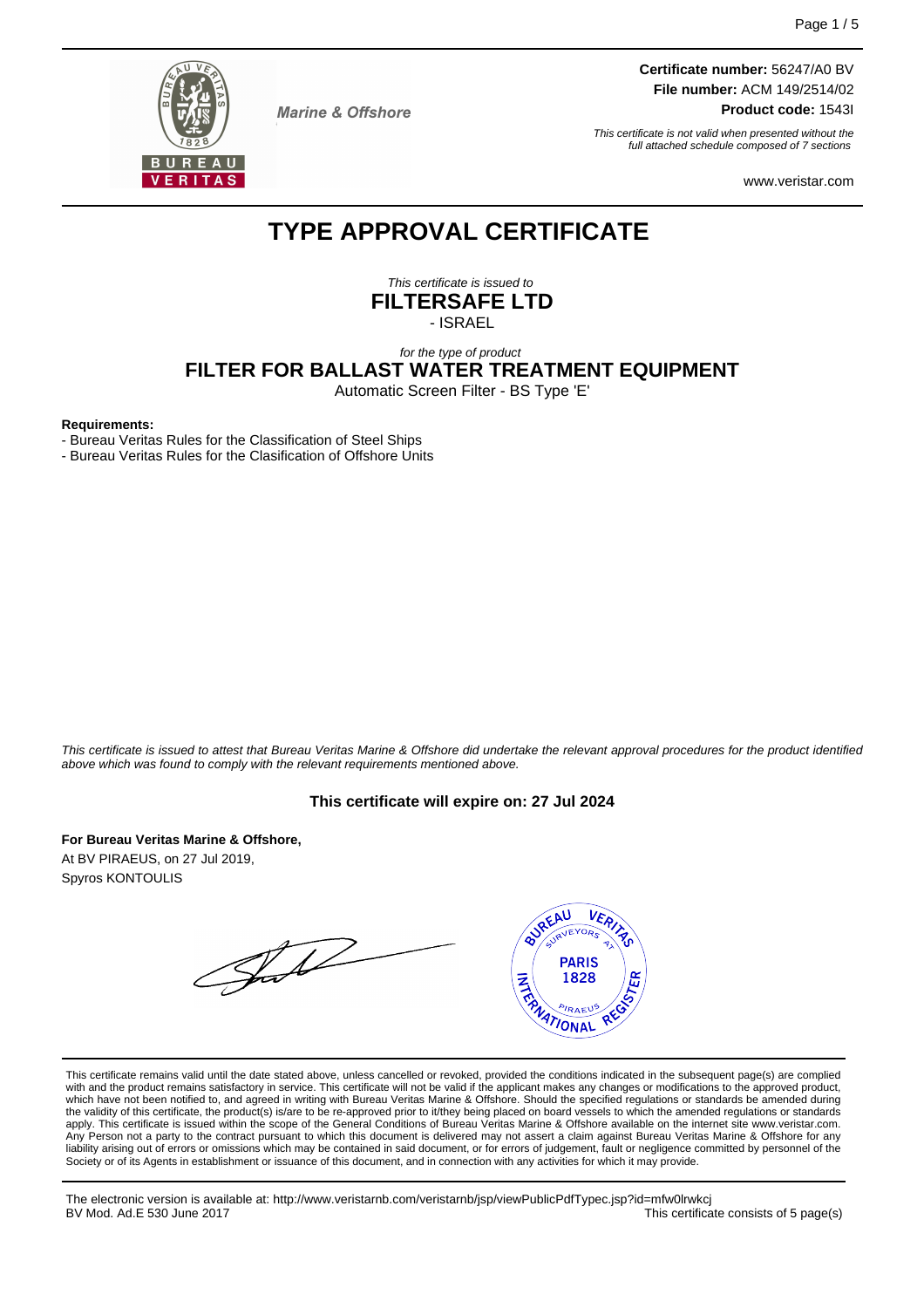# **THE SCHEDULE OF APPROVAL**

# **1. PRODUCT DESCRIPTION**

#### **Automatic Filters Type BS**

| 1.1 Technical Specifications       |                         |  |  |  |  |
|------------------------------------|-------------------------|--|--|--|--|
| <b>Maximum Working temperature</b> | 50 $\mathrm{^{\circ}C}$ |  |  |  |  |
| <b>Filtration precision</b>        | $40 \mu m$              |  |  |  |  |
| <b>Seam factor</b>                 | 0.6                     |  |  |  |  |
| <b>Operating Media</b>             | Sea water               |  |  |  |  |
| <b>Mounting</b>                    | Vertical and horizontal |  |  |  |  |

Filters for Ballast Water Treatment Systems with the following cleaning mechanisms: Standard, Turbo & Super Turbo.

#### 1.2 **Standard Version: BS-XXXE H/V**

| <b>Filter Type</b>             | <b>BS101E</b> | <b>BS151E</b> | <b>BS201E</b> | <b>BS300E</b> | <b>BS400E</b> | <b>BS500E</b> | <b>BS603E</b> | <b>BS804E</b> | <b>BS1004E</b> |
|--------------------------------|---------------|---------------|---------------|---------------|---------------|---------------|---------------|---------------|----------------|
| Design pressure (bar)          | 10            | 10            | 10            |               |               |               |               |               |                |
| Max. Flow rate (m3/h)          | 250           | 375           | 500           | 750           | 1000          | 1250          | 1500          | 2000          | 2500           |
| Inlet / Outel Diameter<br>(mm) | 150-200       | 200-300       | 200-300       | 250-350       | 300-400       | 350-400       | $400 - 450$   | 450-500       | 500-600        |

| <b>Filter Type</b>             | <b>BS1204E</b> | <b>BS1206E</b> | <b>BS1406E</b> |
|--------------------------------|----------------|----------------|----------------|
| Design pressure (bar)          |                |                |                |
| Max. Flow rate $(m3/h)$        | 3000           | 3000           | 3500           |
| Inlet / Outel Diameter<br>(mm) | 500-600        | 500-600        | 500-600        |

## 1.3 **Turbo Version: BS-XXXE H/V-T**

| <b>Filter Type</b>             | <b>BS101E</b> | <b>BS151E</b> | <b>BS201E</b> | <b>BS300E</b> | <b>BS400E</b> | <b>BS500E</b> | <b>BS603E</b> | <b>BS804E</b> | <b>BS1004E</b> |
|--------------------------------|---------------|---------------|---------------|---------------|---------------|---------------|---------------|---------------|----------------|
| Design pressure (bar)          | 10            | 10            |               |               |               |               |               |               |                |
| Max. Flow rate (m3/h)          | 300           | 450           | 600           | 900           | 1200          | 1500          | 1800          | 2400          | 3000           |
| Inlet / Outel Diameter<br>(mm) | $200 - 250$   | 250-350       | 250-350       | 300-400       | 300-400       | 350-400       | $400 - 450$   | 450-500       | 500-600        |

| <b>Filter Type</b>            | <b>BS1204E</b> | <b>BS1206E</b> | <b>BS1406E</b> |
|-------------------------------|----------------|----------------|----------------|
| Design pressure (bar)         |                |                |                |
| Max. Flow rate $(m3/h)$       | 3600           | 3600           | 4200           |
| Inlet / Outel Diameter<br>mm) | 500-600        | 500-600        | 500-600        |

## 1.4 **Super Turbo Version: BS-XXXE H/V-ST**

| <b>Filter Type</b>             | <b>BS101E</b> | <b>BS151E</b> | <b>BS201E</b> | <b>BS300E</b> | <b>BS400E</b> | <b>BS500E</b> | <b>BS603E</b> | <b>BS804E</b> | <b>BS1004E</b> |
|--------------------------------|---------------|---------------|---------------|---------------|---------------|---------------|---------------|---------------|----------------|
| Design pressure (bar)          | 10            | 10            | 10            |               |               |               |               |               |                |
| Max. Flow rate (m3/h)          | 350           | 525           | 700           | 1000          | 1400          | 1750          | 2100          | 2800          | 3500           |
| Inlet / Outel Diameter<br>(mm) | $200 - 250$   | 250-350       | 250-350       | 300-400       | 300-400       | 350-400       | $400 - 450$   | 450-500       | 500-600        |

| <b>Filter Type</b>            | <b>BS1204E</b> | <b>BS1206E</b> | <b>BS1406E</b> |
|-------------------------------|----------------|----------------|----------------|
| Design pressure (bar)         |                |                |                |
| Max. Flow rate $(m3/h)$       | 4200           | 4200           | 4900           |
| Inlet / Outel Diameter<br>mm) | 500-600        | 500-600        | 500-600        |

The electronic version is available at: http://www.veristarnb.com/veristarnb/jsp/viewPublicPdfTypec.jsp?id=mfw0lrwkcj BV Mod. Ad.E 530 June 2017 **This certificate consists of 5 page(s)**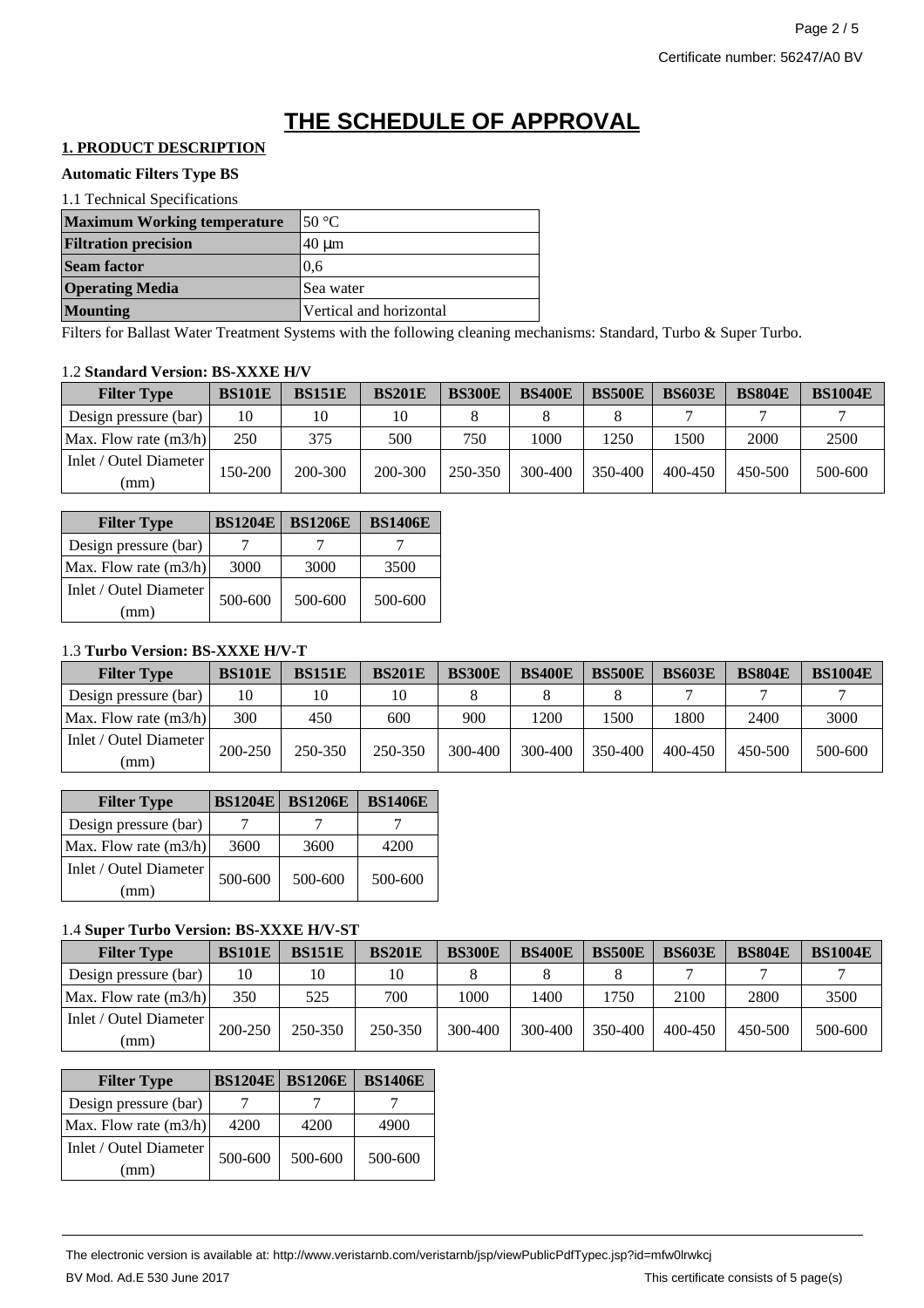1.5 Materials

| Part                  | <b>Material</b>            |
|-----------------------|----------------------------|
| Housing               | <b>S235JR / SA-106-B</b>   |
| Seals                 | <b>NBR</b>                 |
| <b>Filter Element</b> | Stainless Steel 904 / 316L |

*When other choices of materials are used per manufacturer's recommendations, the BV agreement is to be obtained.*

### **2. DOCUMENTS AND DRAWINGS**

2.1 - Operation Manual N° DOC-00142 Rev.08 dated 24/01/2018

2.2 - Document N° DOC-00381 dated 2019: Filtersafe configurations & Flow rates

2.3 - Assembly drawings:

| <b>Drawing Number</b>         | Rev. | <b>Date</b> |
|-------------------------------|------|-------------|
| BS101E HB-08A-2S SNxxx        | A    | 30/08/2018  |
| BS101E V-08A-2S SNxxx         | A    | 30/08/2018  |
| BS151E HB-10A-2S SNxxx        | A    | 30/08/2018  |
| <b>BS151E V-10A-2S SNxxx</b>  | A    | 30/08/2018  |
| BS201E HB-12A-2S SNxxx        | B    | 30/08/2018  |
| <b>BS201E V-12A-2S SNxxx</b>  | B    | 30/08/2018  |
| BS300E HU-14A SNxxx-EF2       | A    | 30/08/2018  |
| <b>BS300E V-14A SNxxx</b>     | A    | 30/08/2018  |
| <b>BS400E HU-16A SNxxx-EF</b> | A    | 30/08/2018  |
| <b>BS400E V-16A SNxxx</b>     | A    | 30/08/2018  |
| <b>BS500E HU-16A SNxxx</b>    | A    | 30/08/2018  |
| <b>BS500E V-16A SNxxx</b>     | A    | 30/08/2018  |
| <b>B603E HU-16A SNxxx</b>     | A    | 30/08/2018  |
| <b>BS603E V-16A SNxxx</b>     | A    | 30/08/2018  |
| <b>BS804E HU-18A SNxxx</b>    | A    | 30/08/2018  |
| BS804E V-18A SNxxx            | A    | 30/08/2018  |
| BS1004E HU-20A SNxxx          | A    | 30/08/2018  |
| BS1004E V-20A SNxxx           | A    | 30/08/2018  |
| BS1204E HU-24A SNxxx          | A    | 30/08/2018  |
| BS1204E V-24A SNxxx           | A    | 30/08/2018  |
| <b>BS1206E HB-24A SNxxx</b>   | A    | 26/02/2019  |
| BS1206E V-24A SNxxx           | A    | 26/02/2019  |
| BS1406E HB-24A SNxxx          | A    | 26/02/2019  |
| <b>BS1406E V-24A SNxxx</b>    | A    | 26/02/2019  |

#### 2.4 - General Assembly Drawing

| <b>Drawing Number</b>      | Rev. | Date       |
|----------------------------|------|------------|
| BS201E HB-10A-BV-Approval  |      | 21/04/2019 |
| BS500E-HU-16A-BV-Approval  |      | 22/04/2019 |
| BS603E-HU-16A-BV-Approval  |      | 22/04/2019 |
| BS1204E-HU-24A-BV-Approval |      | 23/04/2019 |
| BS1406E-HU-24A-BV-Approval |      | 23/04/2019 |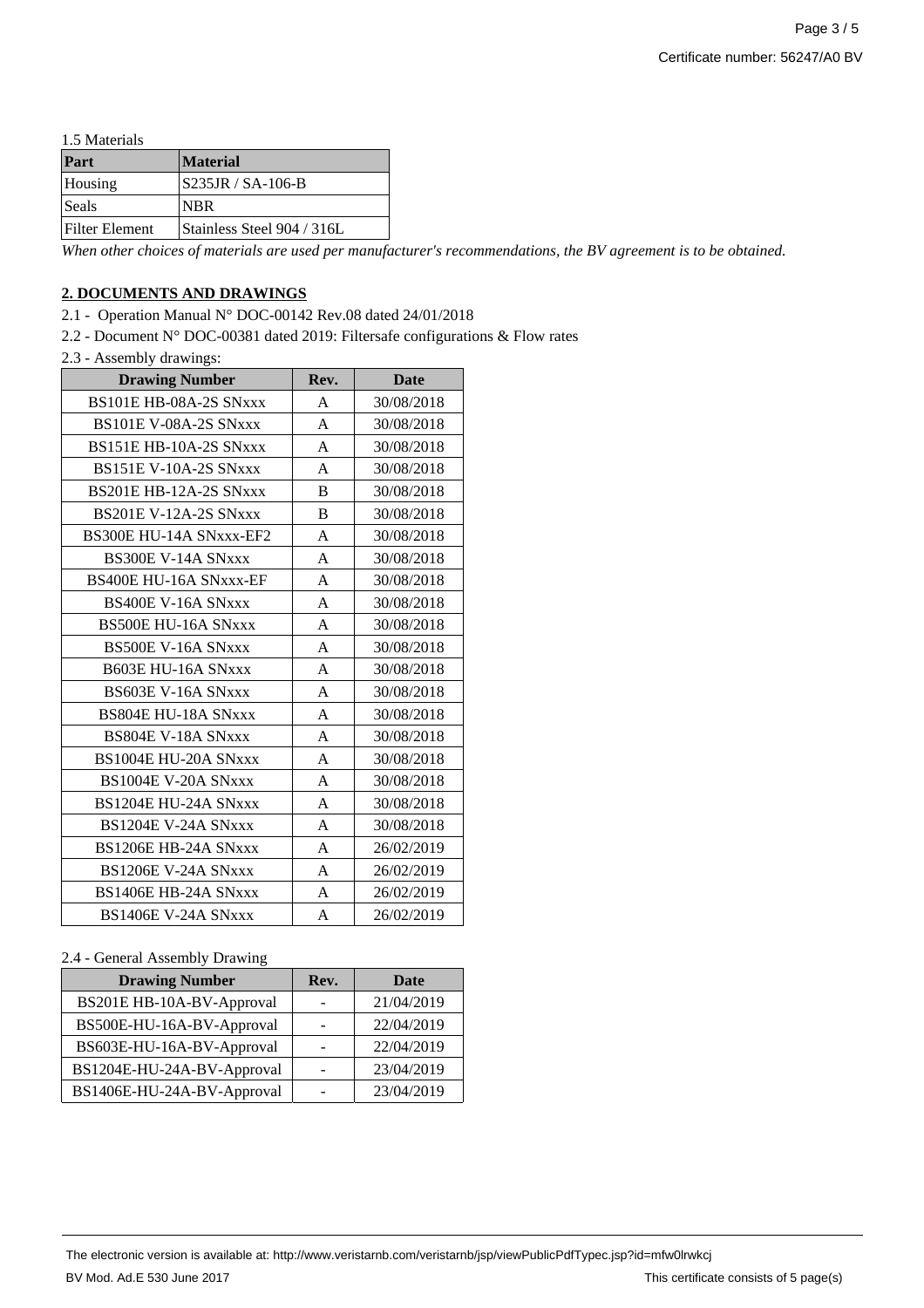| <b>Filter type</b> | <b>Drawing Number</b>   | Rev. | <b>Date</b> |
|--------------------|-------------------------|------|-------------|
| <b>BS 101E</b>     | <b>USW.4M.1000F-E</b>   | C    | 20/06/2018  |
| <b>BS 151E</b>     | <b>USW.6M.1000F-XX</b>  | C    | 20/06/2018  |
| <b>BS 201E</b>     | <b>USW.8M.1000F-XX</b>  | C    | 20/06/2018  |
| <b>BS 300E</b>     | UAW.4F.1100L-16         | C    | 17/06/2018  |
| <b>BS 400E</b>     | <b>UAW.4F.1100L-XX</b>  | C    | 17/06/2018  |
| <b>BS 500E</b>     | <b>UAW.4F.1100L-XX</b>  | A    | 17/06/2018  |
| <b>BS 603E</b>     | <b>UAW.4N.1000EC-XX</b> | A    | 21/06/2018  |
| <b>BS 804E</b>     | <b>UAW.4P.1000EC</b>    | A    | 17/06/2018  |
| <b>BS 1004E</b>    | <b>UAW.4P.1000EC</b>    | A    | 17/06/2018  |
| <b>BS 1204E</b>    | <b>UAW.4P.1000EC</b>    | B    | 25/07/2018  |
| <b>BS 1206E</b>    | UAW.4Q.1000EC-HR-24     | A    | 25/07/2018  |
| <b>BS 1406E</b>    | UAW.4Q.1000EC-HR-24     | A    | 25/07/2018  |

2.5 - Filter body drawings:

2.6 - Calculation data sheets N° 00-073 dated 12/06/2018, 00-075 dated 12/06/2018, 00-77 Rev. 01 dated 17/06/2018 *No departure from the above documents shall be made without the prior consent of the Society. The manufacturer must inform the Society of any modification or changes to these documents and drawings.*

### **3. TEST REPORTS**

Not applicable.

## **4. APPLICATION / LIMITATION**

4.1 - May be used as automatic pre-filter intended in Ballast Water Treatment Systems.

4.2 - This Certificate applies to bare filters. If required by the Rules, each attached piece of equipment is to be either type-approved or design-appraised on a case-by-case basis.

4.3 - Reviewed as Class 3 pressure vessel according to the Society's Rules Pt C, Ch 1, Sec 3 with a seam factor of 0,6.

- 4.4 This approval doesn't cover the functional performance and the good operating in service of the filter.
- 4.5 The fitting on board will be made according to the manufacturer's recommendations and instructions.
- 4.6 Each filter unit is to be delivered with the relevant documentation for maintenance and operation.

## **5. PRODUCTION SURVEY REQUIREMENTS**

5.1 - The Filters are to be supplied by **FILTERSAFE LTD.** in compliance with the type and the requirements described in this certificate.

5.2 - This type of product is within the category IBV of BUREAU VERITAS Rule Note NR320.

5.3 - Fabrication and welding requirements to comply with the Society's Rules Pt C, Ch 1, Sec 3 [4.10 Class 3 vessels]. Welding procedures and welding consumables are to be approved by the Society.

5.4 - Work's certificate is to be provided for raw materials of shell assembly and head of filter according to the Society's Rules [Class 3 vessels]

5.5 - Each filter is to be hydraulic pressure tested to 1.5 times the maximum working pressure under witnessing of a Society's Surveyor.

5.6 - BUREAU VERITAS Product Certificate is required.